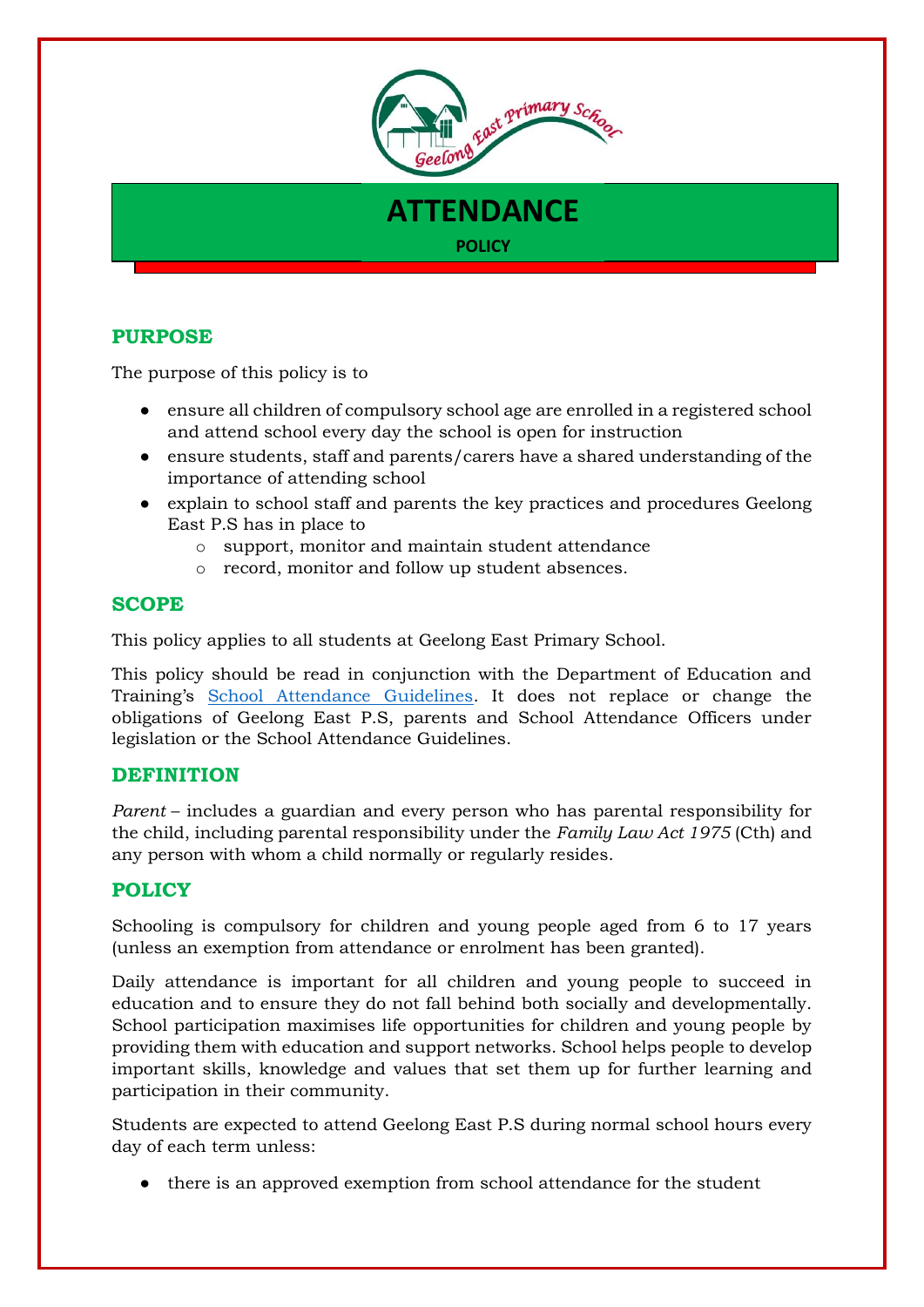- the student has a dual enrolment with another school and has only a partial enrolment in Geelong East Primary School, or
- the student is registered for home schooling and has only a partial enrolment in Geelong East P.S for particular activities.

Both schools and parents have an important role to play in supporting students to attend school every day.

Geelong East P.S. believes all students should attend school all day, every day when the school is open for instruction and is committed to working with our school community to encourage and support full school attendance.

Our school will identify individual students or cohorts who are vulnerable and whose attendance is at risk and/or declining and will work with these students and their parents to improve their attendance through a range of interventions and supports.

Students are committed to attending school every day, arriving on time and are prepared to learn. Our students are encouraged approach a teacher and seek assistance if there are any issues that are affecting their attendance.

Geelong East Primary School parents are committed to ensuring their child/children attend school on time every day when instruction is offered, to communicating openly with the school and providing valid explanations for any absence.

Parents will communicate with their child's teacher/s and/or Assistant Principal at Geelong East P.S. about any issues affecting their child's attendance and work in partnership with the school to address any concerns.

Parents will provide a reasonable explanation for their child's absence from school and endeavour to schedule family holidays, appointments and other activities outside of school hours.

#### **Supporting and promoting attendance**

Geelong East P.S.'s *Student Wellbeing and Engagement Policy* supports student attendance.

Our school also promotes student attendance by: running a daily breakfast club, informing parents of attendance expectations and responsibilities for their child/ren through school newsletters and website and celebrating 100% attendance every semester at whole school assemblies

#### **Recording attendance**

Geelong East P.S must record student attendance twice per day. This is necessary to:

- meet legislative requirements
- discharge Geelong East P.S's duty of care for all students

Attendance will be recorded by the classroom or specialist teacher at the. start of the school day and at 1:30pm using Compass software.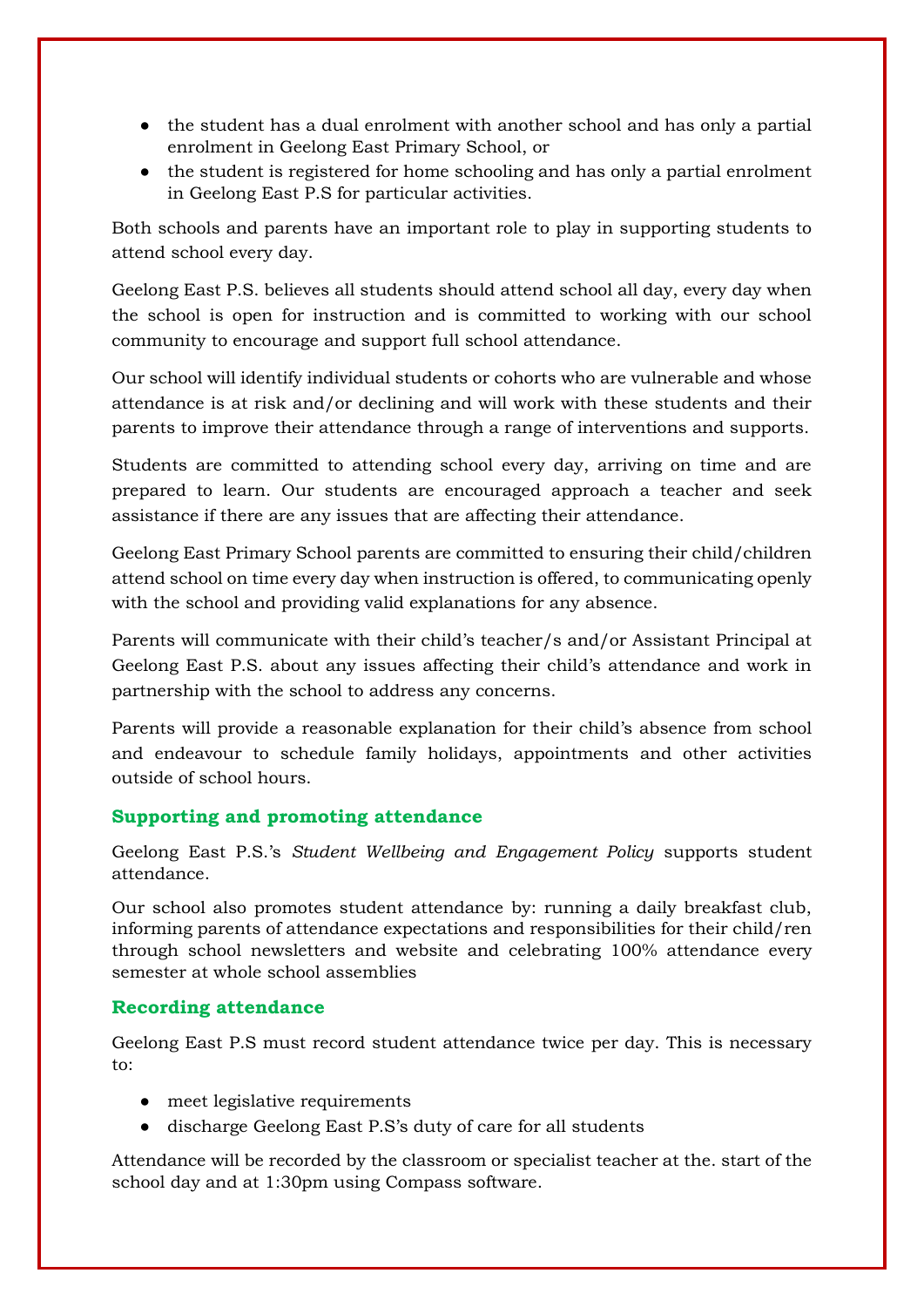If students are in attendance at a school approved activity, the teacher in charge of the activity will record them as being present.

## **Recording absences**

For absences where there is no exemption in place, a parent must provide an explanation on each occasion to the school.

Parents should notify Geelong East P.S of absences by:

- Unplanned absence: using the Compass link supplied with the automated text received by the parent on the day of absence or contacting reception.
- Planned absence: informing the classroom teacher using their child's diary, contacting reception.

If a student is absent on a particular day and the school has not been previously notified by a parent, or the absence is otherwise unexplained, Geelong East P.S will notify parents by SMS notification message. Geelong East P.S will attempt to contact parents as soon as practicable on the same day of the unexplained absence, allowing time for the parent to respond.

If contact cannot be made with the parent (due to incorrect contact details), the school will attempt to make contact with any emergency contact/s nominated on the student's file held by the school, where possible, on the day of the unexplained absence.

Geelong East P.S will keep a record of the reason given for each absence. The principal will determine if the explanation provided is a **reasonable excuse** for the purposes of the parent meeting their responsibilities under the *Education Training Reform Act 2006* and the School Attendance Guidelines.

If Geelong East P.S considers that the parent has provided a **reasonable explanation** for their child's absence, the absence will be marked with the reason given (e.g medical appointment).

If the school determines that no reasonable excuse has been provided, the absence will be marked as an'**unauthorised absence**'.

The Principal has the discretion to accept a reason given by a parent for a student's absence. The Principal will generally excuse:

- medical and dental appointments, where out of hours appointments are not possible or appropriate
- bereavement or attendance at the funeral of a relative or friend of the student, including a student required to attend Sorry Business
- school refusal, if a plan is in place with the parent to address causes and support the student's return to school
- cultural observance if the parent/carer notifies the school in advance
- family holidays where the parent notifies the school in advance

If no explanation is provided by the parent within 10 school days of an absence, it will be recorded as an 'unexplained absence' and recorded on the student's file.

Parents will be notified if an absence has not been excused.